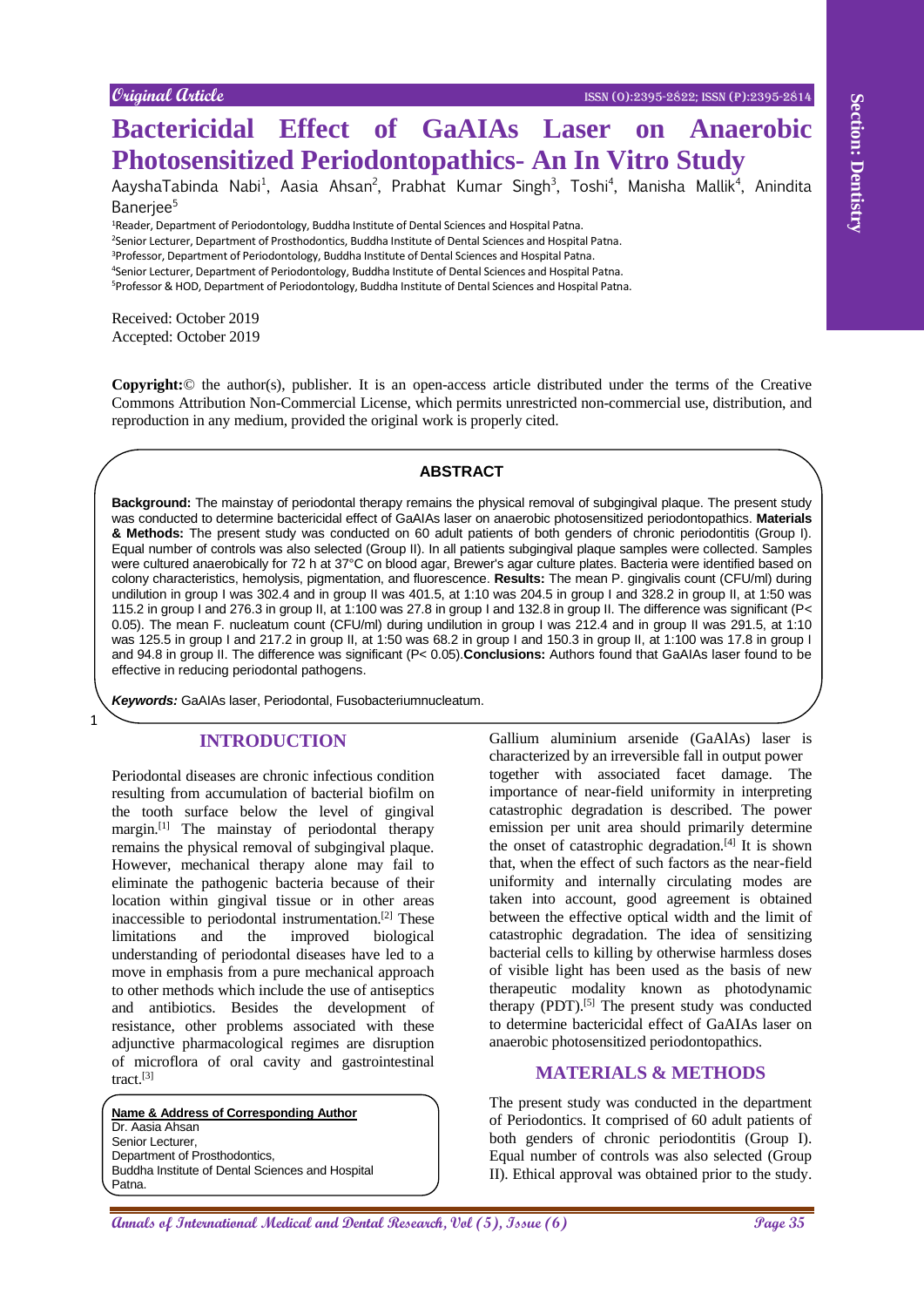## **Nabi et al; GaAIAsLaser**

All patients were informed and written consent was obtained.

Data such as name, age, gender etc was recorded. In all patients subgingival plaque samples were collected. Samples were cultured anaerobically for 72 h at 37°C on blood agar, Brewer's agar culture plates. After 72 h, growth of bacterial colonies was seen on culture plates. Two bacteria were Porphyromonasgingivalis and Fusobacteriumnucleatum. Bacteria were identified based on colony characteristics, hemolysis, pigmentation, and fluorescence. Results thus obtained were subjected to statistical analysis. P value less than 0.05 was considered significant.

## **RESULTS**

| <b>Table 1: Distribution of patients</b> |                                 |                 |  |  |
|------------------------------------------|---------------------------------|-----------------|--|--|
| <b>Groups</b>                            | <b>Group I</b>                  | <b>Group II</b> |  |  |
| <b>Status</b>                            | <b>Chronic</b><br>periodontitis | Control         |  |  |
| Number                                   | 60                              |                 |  |  |

[Table 1] shows that group I contained chronic periodontitis patients and group II were healthy (control).

**Table 2: Bactericidal effect of Galium Arsenic (Ga-As) laser on P. gingivalis**

| $\sim$<br><b>Dilution</b> | <b>Group I</b> | <b>Group II</b> | P value |
|---------------------------|----------------|-----------------|---------|
| concentration             |                |                 |         |
| Undiluted                 | 302.4          | 401.5           | 0.001   |
| Dilution 1:10             | 204.5          | 328.2           |         |
| Dilution 1:50             | 115.2          | 276.3           |         |
| Dilution 1:100            | 27.8           | 132.8           |         |

[Table 2, Figure 1] shows that mean P. gingivalis count (CFU/ml) during undilution in group I was 302.4 and in group II was 401.5, at 1:10 was 204.5 in group I and 328.2 in group II, at 1:50 was 115.2 in group I and  $276.3$  in group II, at 1:100 was  $27.8$  in group I and 132.8 in group II. The difference was significant ( $P < 0.05$ ).



**Figure 1: Bactericidal effect of Galium Arsenic (Ga-As) laser on P. gingivalis**

**Table 3: Bactericidal effect of Galium Arsenic (Ga-As) laser on F. nucleatum**

| мэсг он 1 : наскашн |                |                 |                |  |
|---------------------|----------------|-----------------|----------------|--|
| <b>Dilution</b>     | <b>Group I</b> | <b>Group II</b> | <b>P</b> value |  |
| concentration       |                |                 |                |  |
| Undiluted           | 212.4          | 291.5           | 0.001          |  |
| Dilution 1:10       | 125.5          | 217.2           |                |  |
| Dilution 1:50       | 68.2           | 150.3           |                |  |
| Dilution 1:100      | 17.8           | 94.8            |                |  |

[Table 2, Figure 2] shows that mean F. nucleatum count (CFU/ml) during undilution in group I was 212.4 and in group II was 291.5, at 1:10 was 125.5 in group I and  $217.2$  in group II, at 1:50 was  $68.2$  in group I and  $150.3$  in group II, at 1:100 was 17.8 in group I and 94.8 in group II. The difference was significant ( $P < 0.05$ ).



**Figure 2: Bactericidal effect of Galium Arsenic (Ga-As) laser on F. nucleatum**

## **DISCUSSION**

PDT is based on the principle that a photoactivable substance, the photosensitizer binds to the target cell and can be activated by light of suitable wavelength.<sup>[6]</sup> During this process, free radicals are formed (singlet oxygen) which then produce an effect that is toxic to the cell. PDT involves the use of low-power laser light with appropriate wavelength to kill cells or microbes previously treated with photosensitizer.[7] The present study was conducted determine bactericidal effect of GaAIAs laser on anaerobic photosensitized periodontopathics.

All paints were informed unit website of International Page 31 also as a section of International Benefits and Dental Actual 2013 and Dental Actual 2013 and Dental Research, O. Section 2013 and Dental Research, O. Section In this study, we included 120 subjects. Group I contained chronic periodontitis patients (60) and group II were healthy (control) (60). The photosensitizer interacts with the outer wall at the surface of several types of bacteria to increase their permeability and allows a significant amount of photosensitizer to accumulate at the level of cytoplasmic membrane. PDT has been used as a means of eradicating periodontopathic bacteria and photosensitizer have been tested in vitro and in vivo in combination with low-power laser to determine their bactericidal effect. A number of studies have shown that not only can this approach be used to kill bacteria but it can also be used to reduce the impact of bacterial virulence factors.[8]

We found that mean P. gingivalis count (CFU/ml) during undilution in group I was 302.4 and in group II was 401.5, at 1:10 was 204.5 in group I and 328.2 in group II, at 1:50 was 115.2 in group I and 276.3 in group II, at  $1:100$  was 27.8 in group I and  $132.8$  in group II. The mean F. nucleatum count (CFU/ml) during undilution in group I was 212.4 and in group II was 291.5, at 1:10 was 125.5 in group I and 217.2 in group II, at 1:50 was 68.2 in group I and 150.3 in